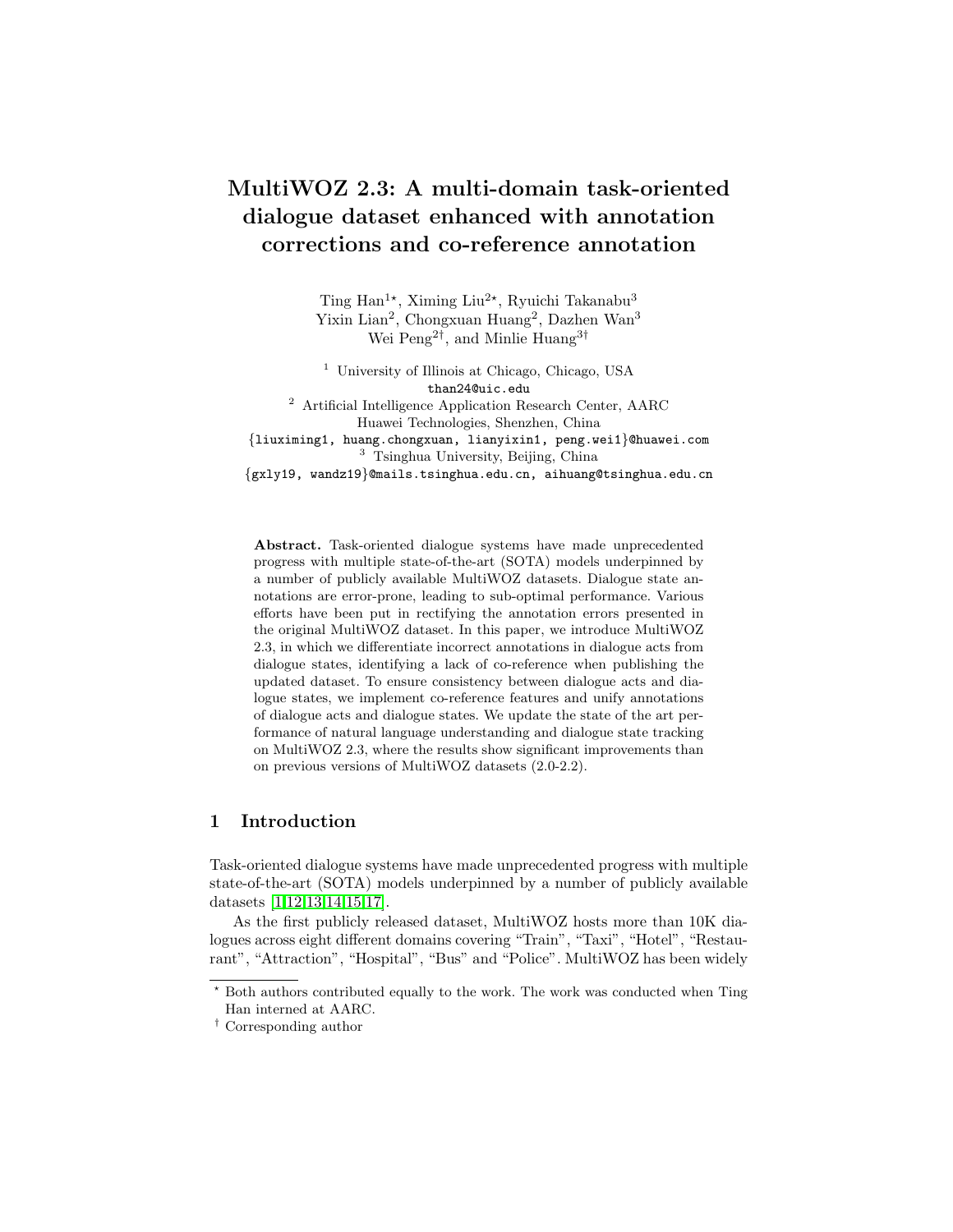adopted by researchers in dialogue policy [\[6,](#page-10-2)[11\]](#page-10-3), dialogue generation [\[9\]](#page-10-4) and dialogue state tracking [\[10](#page-10-5)[,21,](#page-11-4)[22,](#page-11-5)[23](#page-11-6)[,24\]](#page-11-7) as it provides a means for modeling the changing states of dialogue goals in multi-domain interactions.

Dialogue state annotations are error-prone, leading to sub-optimal performance. For example, the SOTA joint accuracy for dialogue state tracking (DST) is still below or around  $60\%$ <sup>[1](#page-1-0)</sup>. MultiWOZ 2.1 [\[16\]](#page-11-8) was released to rectify annotation errors presented in the original MultiWOZ dataset. MultiWOZ 2.1 introduced additional features such as slot descriptions and dialogue act annotations for both systems and users via ConvLab [\[29\]](#page-11-9). Further efforts have been put into MultiWOZ 2.2 [\[18\]](#page-11-10) to improve annotation quality. This schema-based dataset contains annotations allowing for directly retrieving slot values from a given dialogue context [\[10,](#page-10-5)[20,](#page-11-11)[24\]](#page-11-7). Despite achieving a noticeable annotation quality uplift compared to that for the original MultiWOZ, there is still room to improve. The focus of the corrections is on dialogue state annotations leaving the problematic dialogue act annotations untouched. Furthermore, the critical co-reference and ellipsis feature prevalent in the human utterance is not in presence.

To address the limitations above, we introduce an updated version, Multi-WOZ [2](#page-1-1).3<sup>2</sup>. Our contributions are as follow:

- We differentiate incorrect annotations in dialogue acts from those in dialogue states, and unify annotations of dialogue acts and dialogue states to ensure their consistency when publishing the updated dataset, MultiWOZ 2.3.
- We introduce co-reference features to annotations of the dialogue dataset to enhance the performances of dialogue systems in the new version.
- We re-benchmark a few SOTA models for dialogue state tracking (DST) and natural language understanding (NLU) tasks and provide a fair comparison using the updated dataset.

### 2 Annotation Corrections

The inconsistent annotations in the MultiWOZ dataset were caused by disparate interpretations from involved annotators during a crowdsourcing process. These errors can occur even when annotators attempt to apply unified rules. After analyzing annotation errors in both dialogue acts and dialogue states, we perform the following two data corrections.

#### 2.1 Dialogue Act Corrections

The annotations for user dialogue acts were originally introduced by [\[29\]](#page-11-9). Following the pipeline provided in ConvLab, [\[16\]](#page-11-8) re-annotated dialogue acts for both systems and users in MultiWOZ 2.1. We broadly categorize the incorrect annotations into three types (Table [1\)](#page-2-0) based on our observations:

<span id="page-1-0"></span><sup>&</sup>lt;sup>1</sup> [https://github.com/budzianowski/multiwoz.](https://github.com/budzianowski/multiwoz) Marked date:  $6/1/2021$ 

<span id="page-1-1"></span><sup>2</sup> <https://github.com/lexmen318/MultiWOZ-coref>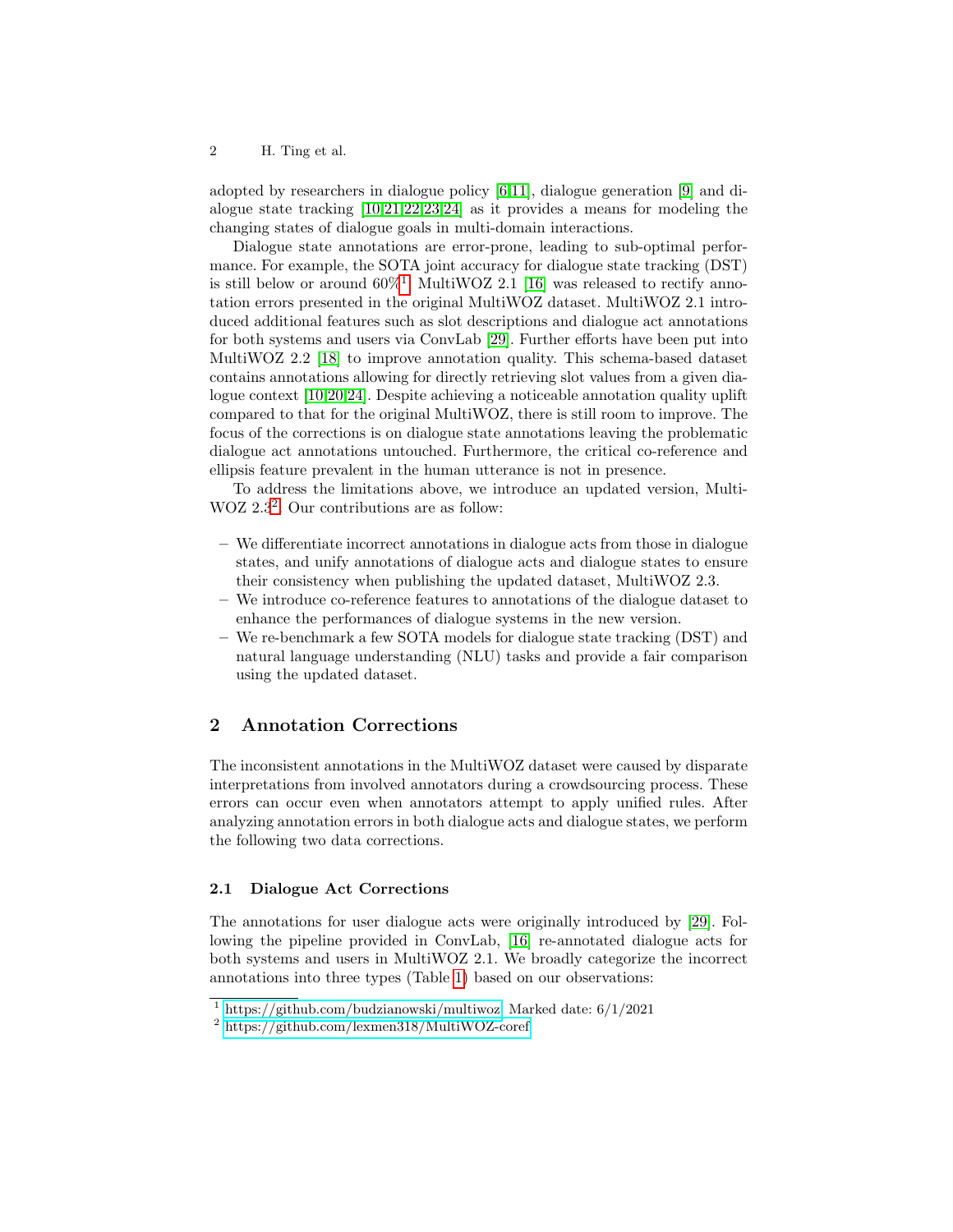- Under-annotated: Annotation errors under this category are due to insufficient annotation even when exact information is available in the given dialogue utterances. The missing annotations should be added to the corresponding slots.
- Over-annotated: Sometimes, incorrect annotations are put down even when no corresponding information can be identified in the utterances. The overannotated values should be removed to avoid confusion.
- Wrongly-annotated: This category refers to slots with incorrect values (or span information) and should be fixed.

<span id="page-2-0"></span>Table 1. Example of different error types of dialogue acts. The red color in the table highlights incorrect annotations and corresponding repaired results. Note that Multi-WOZ 2.2 is excluded from the table because it added missing dialogue act annotations and the remainings are the same as MultiWOZ 2.1.

| Error Type Dialogue ID               |               | Utterance                                                                                                                                                                  | 2.1 Dialog_act                                                                                                                                               | 2.3 Dialog_act                                                                                                                 |
|--------------------------------------|---------------|----------------------------------------------------------------------------------------------------------------------------------------------------------------------------|--------------------------------------------------------------------------------------------------------------------------------------------------------------|--------------------------------------------------------------------------------------------------------------------------------|
| SSNG0348.json<br>Under-<br>annotated |               | For 3 people starting on Wednesday<br>and staying 2 nights.                                                                                                                | Hotel-Inform.Stay: 2                                                                                                                                         | Hotel-Inform.Stay: 2<br>Hotel-Inform.Day: Wednesday<br>Hotel-Inform.People: 3                                                  |
|                                      | PMUL1170.json | Yes, one ticket please, can I also get<br>the reference number?                                                                                                            | Train-Inform.People: 1                                                                                                                                       | Train-Inform.People: one<br>Train-Request.Ref: ?                                                                               |
|                                      | SNG01856.json | no, i just need to make sure it's cheap.<br>oh, and i need parking                                                                                                         | Hotel-Inform.Parking: yes                                                                                                                                    | Hotel-Inform.Parking: yes<br>Hotel-Inform.Price: cheap                                                                         |
| Wrongly-<br>annotated                |               | I will need to be picked up at the hotel<br>PMUL2596.json by 4:45 to arrive at the college on<br>tuesday.                                                                  | Taxi-Inform.Leave:04:45<br>Taxi-Inform.Depart: arbury<br>lodge guesthouse<br>Hotel-Inform.Day: tuesday                                                       | Taxi-Inform.Leave: 4:45<br>Taxi-Inform.Dest: the college<br>Taxi-Inform.Depart: the hotel<br>Hotel-Inform.Day: tuesday         |
|                                      | PMUL3296.json | Yeah, could you book me a room for 2<br>people for 4 nights starting Tuesday?                                                                                              | Hotel-Inform.Stav: 2<br>Hotel-Inform.Day: Tuesday<br>Hotel-Inform.People:4                                                                                   | Hotel-Inform.Stav: 4<br>Hotel-Inform.Day: Tuesday<br>Hotel-Inform.People:2                                                     |
|                                      |               | How about funkyu fun house, the are<br>PMUL4899.json located at 8 mercers row, mercers ro<br>industrial estate.                                                            | Attraction-Recommend.Name:<br>funky fun house<br>Attraction-Recommend.Addr: 8<br>mercers row<br>Attraction-Recommend. Addr:<br>mercers row industrial estate | Attraction-Recommend.Name:<br>funky fun house<br>Attraction-Recommend.Addr: 8<br>mercers row, mercers row<br>industrial estate |
| Over-<br>annotated                   |               | No, I apoligize there are no Australian Restaurant-NoOffer. Food:<br>PMUL3250.json restaurants in Cambridege. Would you Australina<br>like to try another type of cuisine? | Restaurant-Request.Food: ?<br>Restaurant-NoOffer.Area:<br>Cambridge                                                                                          | Restaurant-Request.Food: ?<br>Restaurant-NoOffer.Food:<br>Australian                                                           |
|                                      | MUL1118.json  | If there is no hotel availability, I will<br>accept a guesthouse. Is one availabel?                                                                                        | Hotel-Inform.Type: guesthouse<br>Hotel-Inform.Stars: 4                                                                                                       | Hotel-Inform.Type: guesthouse                                                                                                  |
|                                      | MUL0666.json  | Just please book for that room for 2<br>nights.                                                                                                                            | Hotel-Inform.Price: cheap<br>Hotel-Inform.Stav: 2                                                                                                            | Hotel-Inform.Stay: 2                                                                                                           |

We apply two rules to sequentially correct "dialog<sub>-act</sub>" annotations: a) we use customized filters to select credible predictions generated from a MultiWOZ 2.1 pre-trained BERTNLU model [\[19\]](#page-11-12) and merge them with original "dialog act" annotations; b) we use assorted regular expressions to further clean "dialog act" annotations from the previous step.

To fairly evaluate the quality of modified annotations, we sampled 100 dialogues from the test set and manually re-annotated the dialogue acts. Table [3](#page-3-0) exhibits the ratios of "dialog act" annotations of different datasets in terms of slot level and turn level using the manually-annotated 100 dialogues as golden annotations.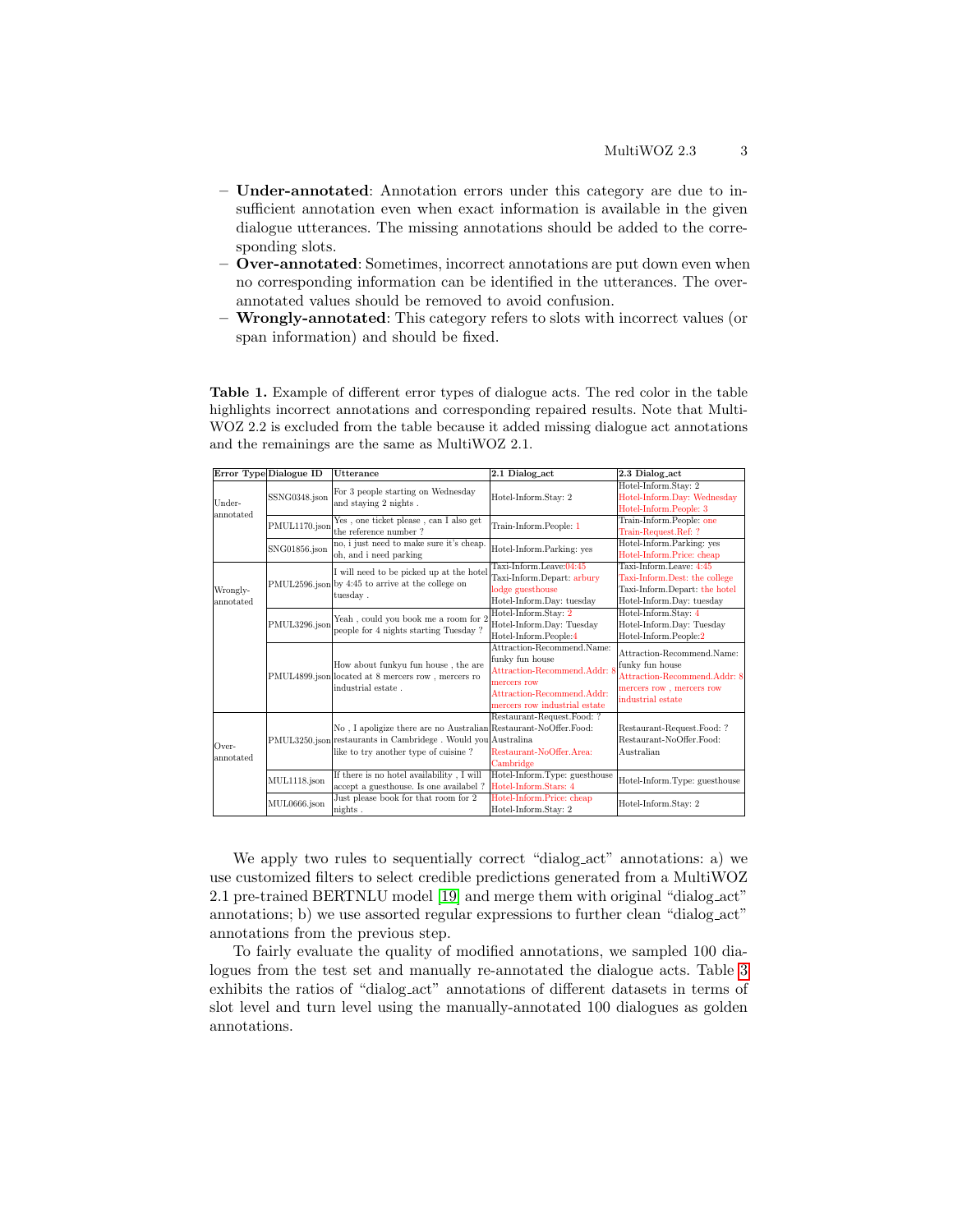<span id="page-3-1"></span>Table 2. Example of updates on dialogue states. The red color in the figure highlights incorrect dialogue states and corresponding updated results. Note that MultiWOZ 2.2 is excluded from the figure because it is the same to MultiWOZ 2.1 in terms of inconsistent tracking. "a" and "r" used as slot names in the right two columns are abbreviations for "attraction" and "restaurant" respectively.

| Dialogue ID Utterance |                                                                                  | MultiWOZ 2.1                                | MultiWOZ 2.3                                    |
|-----------------------|----------------------------------------------------------------------------------|---------------------------------------------|-------------------------------------------------|
|                       | User: Can you recommend me a nightclub where I can get jiggy with                |                                             |                                                 |
|                       | it?                                                                              | a-type=night club                           | $ a-tvpe=$ nightclub                            |
| MUL2602.json          | $\langle Sys:$ Well, I think the jiggiest nightclub in town is the Soul Tree     |                                             | a-name=not mentioned a-name=not mentioned       |
|                       | Nightclub, right in centre city! Plis the entrance fee isonly 4                  | a-area=not mentioned  a-area=not mentioned  |                                                 |
|                       | pounds                                                                           |                                             |                                                 |
|                       | User: That is perfect can I have the postcode please?                            | a-type=night club                           | a-type=nightclub                                |
|                       | Sys: Sure! The postcode is cb23qf                                                |                                             | a-name=not mentioned a-name=soul tree nightclub |
|                       |                                                                                  | a-area=not mentioned  a-area=not mentioned  |                                                 |
|                       | User: I am also looking for a moderately priced chinses restaurant               | r-food=chinese                              | r-food=chinese                                  |
|                       | located in the north                                                             | r-pricerange=moderate r-pricerange=moderate |                                                 |
|                       | $MUL1455$ , json $Sys$ : Golden wok is the moderate price range and in the north | r-name=not mentioned r-name=not mentioned   |                                                 |
|                       | area would you like me to book it for you?                                       | r-area=north                                | r-area=north                                    |
|                       | User: Can I get the address and phone number please?                             | r-food=chinese                              | r-food=chinese                                  |
|                       | $Sys$ : Of course - the address is 191 Histon Road Chesterton cb43hl             | r-pricerange=moderate r-pricerange=moderate |                                                 |
|                       | and the phone number is 01223350688                                              | r-name=not mentioned r-name=golden wok      |                                                 |
|                       |                                                                                  | r-area=north                                | r-area=north                                    |

<span id="page-3-0"></span>Table 3. A comparison of annotation correctness ratios of "dialog act" for MultiWOZ 2.1/2.2 and coref. The "Relax" rule indicates that the values of insignificant slots like "general-xxx" and "none" are removed.

|         |          |         | Version Rule Slot Level Turn Level |
|---------|----------|---------|------------------------------------|
| 2.1/2.2 | Strict   | 77.59%  | 68.83%                             |
|         | $Relax*$ | 82.94%  | 77.19%                             |
| 2.3     | Strict   | 84.12\% | 76.09%                             |
|         | $Relax*$ | 90.74\% | 86.83%                             |

We added 24,405 slots and removed 4,061 slots in the "dialog\_act" annotations. Roughly 16,800 slots are modified according to our estimation. Also note that in Table [1,](#page-2-0) boundaries for the three types are not strictly drawn. PMUL2596.json under wrongly-annotated type can also be treated as an underannotated error when slot Taxi-Inform.Dest is missing.

Adding and removing operations for "dialog<sub>-act</sub>" annotations cause mismatches in paired span indices. When aligning span information with the modified dialogue acts, we note that original span information also contains incorrect annotations, such as abnormal span with ending index ahead of the starting index, incorrect span, and drifted span. The errors are all corrected, along with those for dialogue acts.

#### 2.2 Dialogue State Corrections

The fixed "dialog act" and the "span info" annotations are propagated into the dialogue state annotations(i.e., "metadata" annotations), because we need to maintain the consistency among them.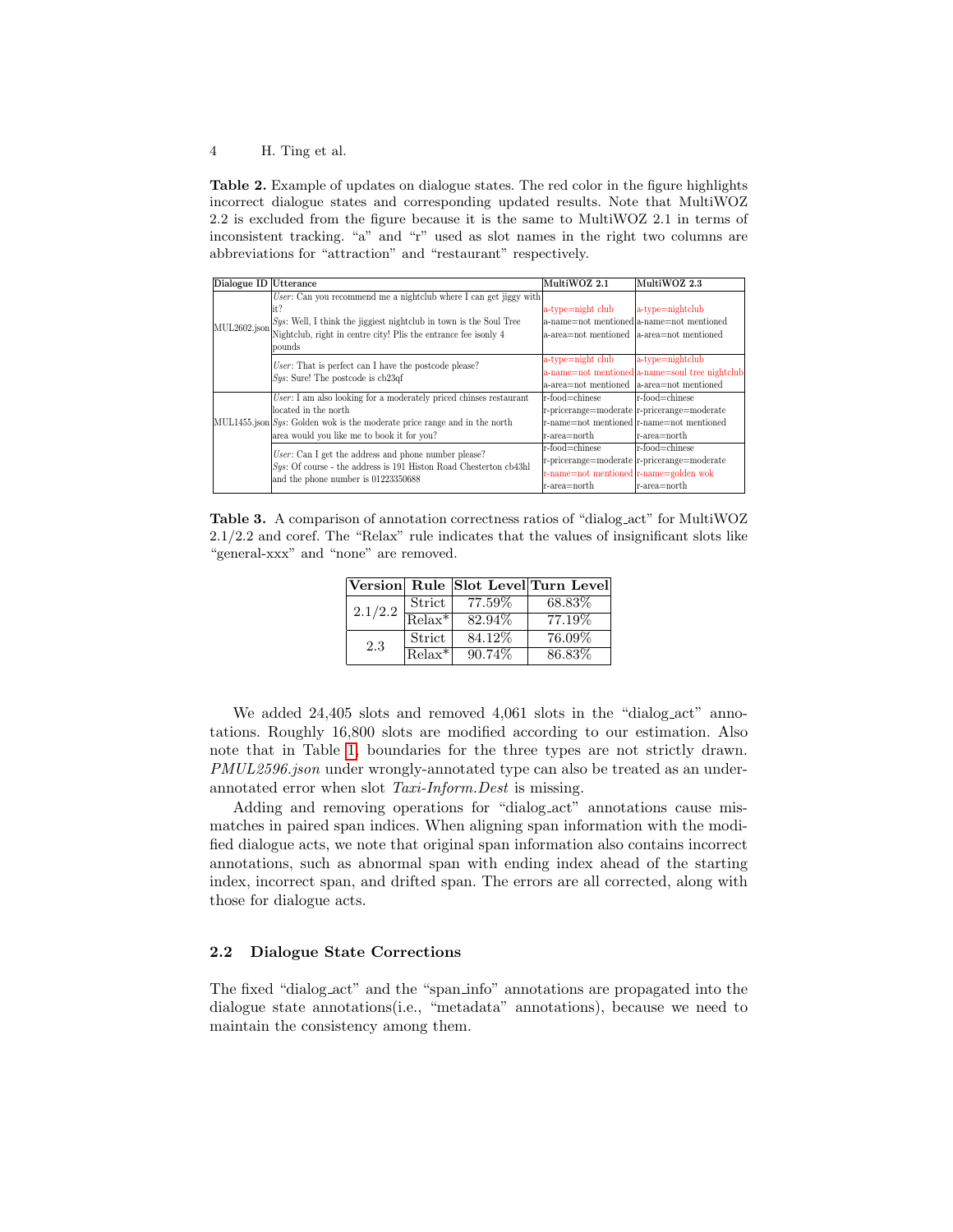Since the repairing for dialogue states is based on cleaned dialogue acts, we use the following rules to guide updating dialogue state annotations<sup>[3](#page-4-0)</sup> (Table [2\)](#page-3-1):

- Slot Value Normalization: Multiple slots values exist in MultiWOZ 2.2 due to a mismatch between given utterances and ontology, for example, "16:00" and "4 PM". This potentially leads to incomplete matching, as the values are not normalized. To this end, we follow the way how MultiWOZ 2.1 normalizes slot values based on utterances.
- **Consistent Tracking Strategy:** The inconsistent tracking strategy<sup>[4](#page-4-1)</sup> was initially discussed (but not solved) in MulitWOZ 2.2. We track the user's requirements from slot values informed by the user, recommended by the system, and implicitly agreed by the user. We apply two sub-rules to resolve the implicit agreements: a) if an informing action is from the user to the system, the informed values are propagated to the next turn of dialogue states; b) if an informing/recommending action is from the system to the user, the informed or recommended values are propagated to the next turn of dialogues states if and only if one item is included. Multiple items are not considered to be valid in the implicit agreement settings.

### 3 Enhance Dataset with Co-referencing

MultiWOZ contains a considerable amount of co-reference and ellipsis. As shown in Tabel [4,](#page-5-0) co-referencing frequently occurs in the cross-domain dialogues, especially when aligning the value of "Name" slot from a hotel (or restaurant) domain with those of "Departure/Destination" slots for taxi/train domains. The lack of co-reference annotations leads to poor performances presented in existing DST models.

A number of task-oriented dialogue models leveraged datasets enhanced with co-referencing features to achieve SOTA results [\[28\]](#page-11-13). By including co-reference in CamRest676 [\[13\]](#page-11-0), GECOR [\[26\]](#page-11-14) showed significant performance improvement compared to the baseline models. Through restoring incomplete utterances by annotating the dataset with co-reference labels, [\[25\]](#page-11-15) boosted response quality of dialogue systems. [\[27\]](#page-11-16) re-wrote utterances to cover co-referred and omitted information to realize notable success on their proposed model.

In MultiWOZ 2.1, the distributions of co-referencing among different slots are presented in Table [2.](#page-13-0) In total, 20.16% dialogues are annotated with co-reference in the dataset, indicating the importance of co-referencing annotation.

<span id="page-4-0"></span><sup>3</sup> Statistics on the type of corrections on the "metadata" annotations is presented in Appedix [A](#page-12-0)

<span id="page-4-1"></span><sup>4</sup> Examples of inconsistent tracking are presented in Appendix [B](#page-12-1)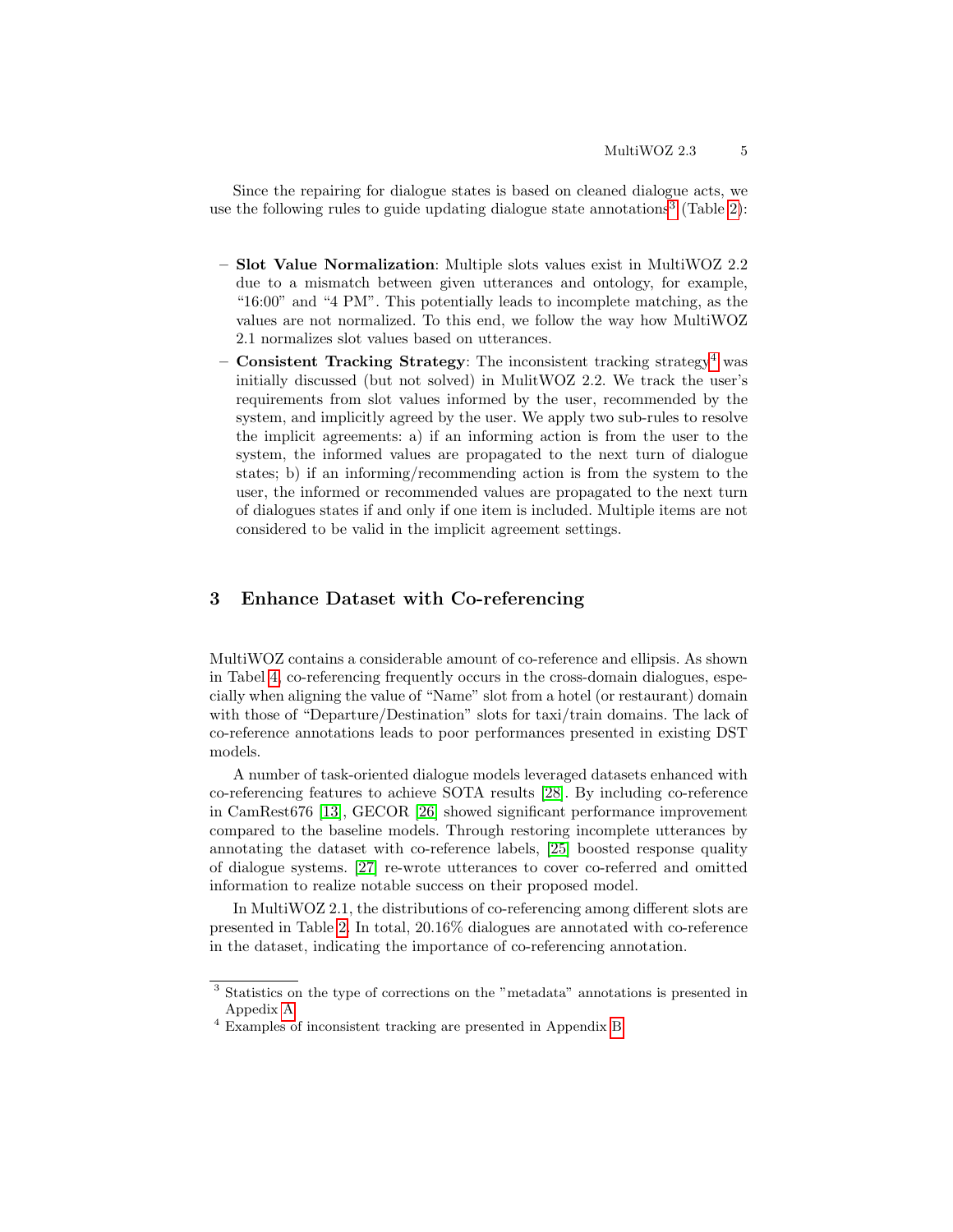<span id="page-5-0"></span>Table 4. Examples of co-reference annotations. Co-reference values are added to the original utterances and marked as light orange italic inside the brackets.

| Dialogue ID | Utterance                                                                                        |  |  |
|-------------|--------------------------------------------------------------------------------------------------|--|--|
|             | I'm traveling to Cambridge from lond liverpool street arriving by                                |  |  |
|             | $\text{PMUL1815.json}$ 11:45 the day <i>(saturday)</i> of my hotel booking. of my hotel booking. |  |  |
|             | Thank you, can you also help me find a restaurant that is in the                                 |  |  |
|             | $\text{PMUL2049.json}$ the same area (centre) as the Parkside pools?                             |  |  |
|             | Thanks! I'm going to hanging out at the college (christ college) late                            |  |  |
|             | PMUL2512.json tonight, could you get me a taxi back to                                           |  |  |
|             | the hotel (the express by holiday inn cambridge) at 2:45?                                        |  |  |

<span id="page-5-3"></span>Table 5. Examples of co-reference annotations in the user goal. The red color highlights the difference between the original and new annotations

| Dialogue ID   | Goal description                                                                                                                                                                                                                                                                                                                                                                                                                                               | Original annotation                                                                                                                                                  | New annotation                                                                                                                                                                                                   |
|---------------|----------------------------------------------------------------------------------------------------------------------------------------------------------------------------------------------------------------------------------------------------------------------------------------------------------------------------------------------------------------------------------------------------------------------------------------------------------------|----------------------------------------------------------------------------------------------------------------------------------------------------------------------|------------------------------------------------------------------------------------------------------------------------------------------------------------------------------------------------------------------|
| PMUL4372.json | You are slo looking for a place to stay.<br>The hotel should <i>include free parking</i> and<br>should be in the <i>same price range as the</i><br><i>restaurant</i><br>The hotel should <i>include free wifi</i> .<br>Once you find the <i>hotel</i> , you want to book it for<br>the same group of people and 3 nights starting<br>from the same day.<br>If the booking fails how about 1 <i>nights</i> .<br>Make sure you get the <i>reference number</i> . | Constraint<br>hotel.parking=yes<br>hotel.pricerange=expensive hotel.internet=yes<br>hotel.internet=yes<br>$hotel, people=3$<br>hotel.day=wednesday<br>$hotel.stav=3$ | Constraint<br>hotel.parking=yes<br>hotel.pricerange=[restaurant,<br>pricerange<br>hotel.people=[restaurant, people]<br>hotel.day=[restaurant, day]<br>hotel.stay= $3\rightarrow 1$<br>Request<br>$hotel, Ref =?$ |
| PMUL2512.json | You also want to book a taxi to commute<br>between the two places.<br>You want to leave the <i>attraction</i> by $02:45$ .<br>Make sure you get <i>contact number</i> and <i>car type</i> . taxi.phone=?                                                                                                                                                                                                                                                       | Constraint<br>$taxi.leaveAt=02:45$<br>Request<br>taxi.car type=?                                                                                                     | Constraint<br>taxi.departure=[attraction, None]<br>taxi.destination=[hotel, None]<br>$taxi.leaveAt=02:45$<br>Request<br>taxi.phone=?<br>taxi.car type=?                                                          |

### 3.1 Annotation for Co-reference in Dialogue

We apply co-referencing annotations to problematic slots when necessary, for example, "Area/Price/People/Day/Depart/Dest/Arrive"[5](#page-5-1) . The co-referencing annotations are added sequentially:

- We use first regular expressions to locate co-reference slots;
- Based on the current dialogue states, we trace back to the history utterances where the co-referred slots are first encountered;
- We use the corresponding dialogue acts with paired span information to retrieve co-referred values.

The "coreference" annotations are applied to all "dialog act" slots having coreferencing relationships with other slots. In total, we added 3,340 co-referencing annotations for "dialog\_act"<sup>[6](#page-5-2)</sup>.

<span id="page-5-1"></span><sup>5</sup> Statistics of the amount of coreference annotation for each slot is presented in Appendix [C.](#page-13-1)

<span id="page-5-2"></span><sup>6</sup> Sample co-reference annotation is presented in Appendix [D.](#page-13-2)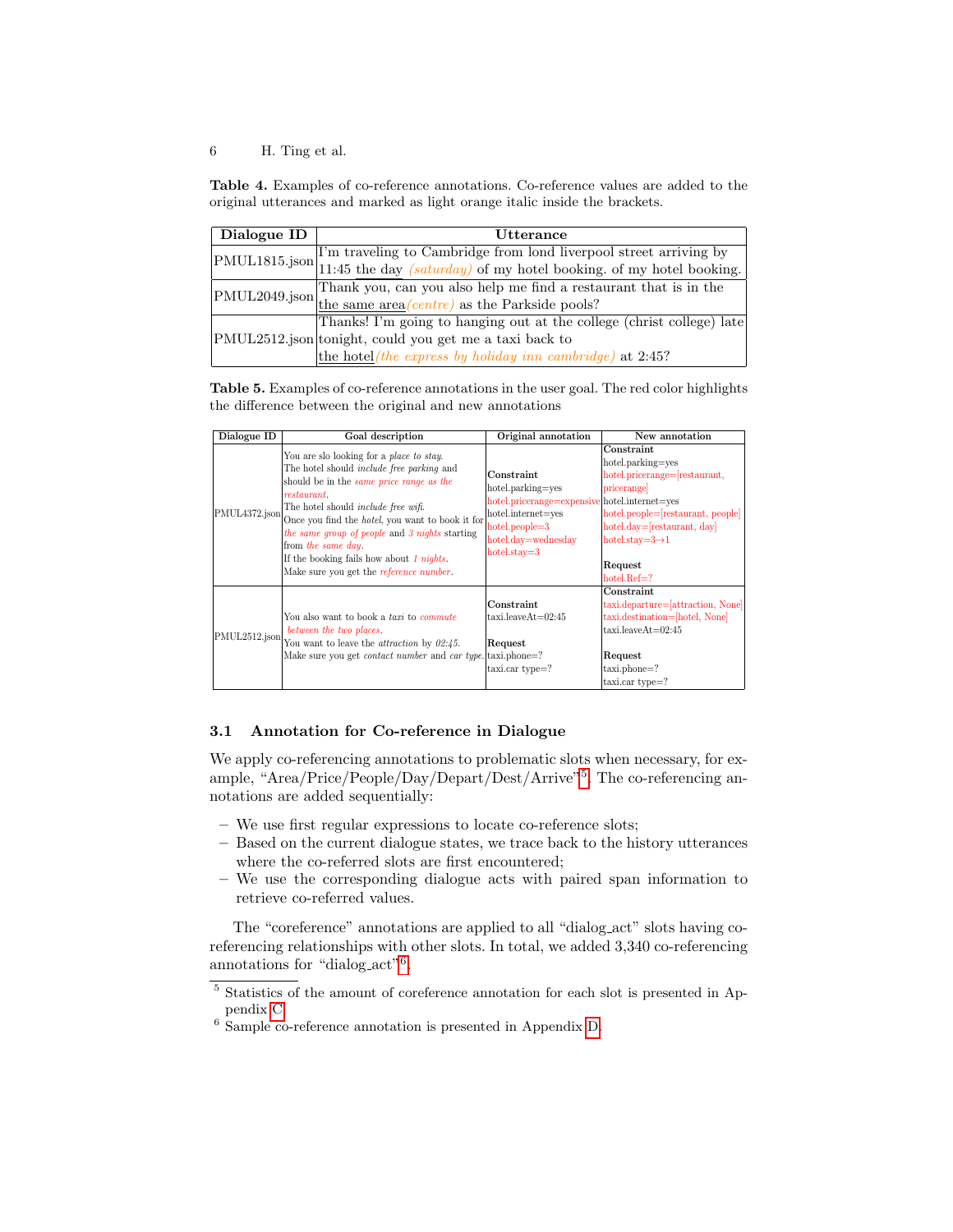#### 3.2 Annotation for Co-reference in User Goal

During the data collection process, the user converses with the system, following a given goal description [\[1\]](#page-10-0). Co-reference in the user utterances is derived from co-reference in user goals. However, the goal annotation, represented as several constraints and requests, is not consistent with the goal description and does not implement co-reference features. Table [5](#page-5-3) shows two examples of user goals with co-reference. The original goal annotation misses a request, three constraints and all co-reference relations. The right arrow (hotel.stay= $3\rightarrow1$ ) indicates a possible goal change during a dialogue. The co-referencing relations are represented as referenced domains and slots. Note that the referenced slot of "taxi.departure/taxi.destination" is uncertain because the departure may be a name, an address, or "the attraction". PMUL2512.json in Table [4](#page-5-0) shows the relation between the goal and utterance: the co-reference annotations of "the college" and "the hotel" realize the the referenced slot of "taxi.departure/taxi.destination" in the new annotations of user goal.

To introduce co-referencing annotation into user goals, we use regular expressions to extract all slot-value pairs and co-referencing relations from the goal descriptions. We manually check 150 random samples and confirm the correctness of the new goal annotations. The new goal annotations may contribute to better user simulators [\[7,](#page-10-6)[8\]](#page-10-7), which generate user responses or evaluate system performances based on user goals.

### 4 Benchmarks and Experimental Results

The updated dataset is evaluated for a natural language understanding task and a DST task. Experiment results are produced to re-benchmark a few SOTA models.

### 4.1 Dialogue Actions with Natural Language Understanding Benchmarks

BERTNLU [\[19\]](#page-11-12) is introduced for dialogue natural language understanding. It tops extra two multilayer perceptron (MLP) layers on BERT [\[30\]](#page-11-17) for slot recognition and intent classification [\[31\]](#page-11-18), respectively. In practice, BERTNLU achieves better performance on classification and tagging tasks by including historical context and finetuning all parameters. We implement BERTNLU with inputs of current utterance plus the previous three history turns and finetune it based on the dialogue act annotations. The model's performance is evaluated by calculating F1 scores for intents, slots, and for both. Additionally, we use utterance accuracy as another metric to assess the model's effectiveness in understanding what the user expresses in an utterance. We score each utterance either 0 or 1 according to whether the predictions of all the slots, intents, or both in an utterance match the correct labels. The utterance accuracy is characterized as the average of this score across all utterances. Table [6](#page-7-0) shows the performance of BERTNLU on different datasets (including dialogue utterances from both user and system sides) based on the above evaluation metrics.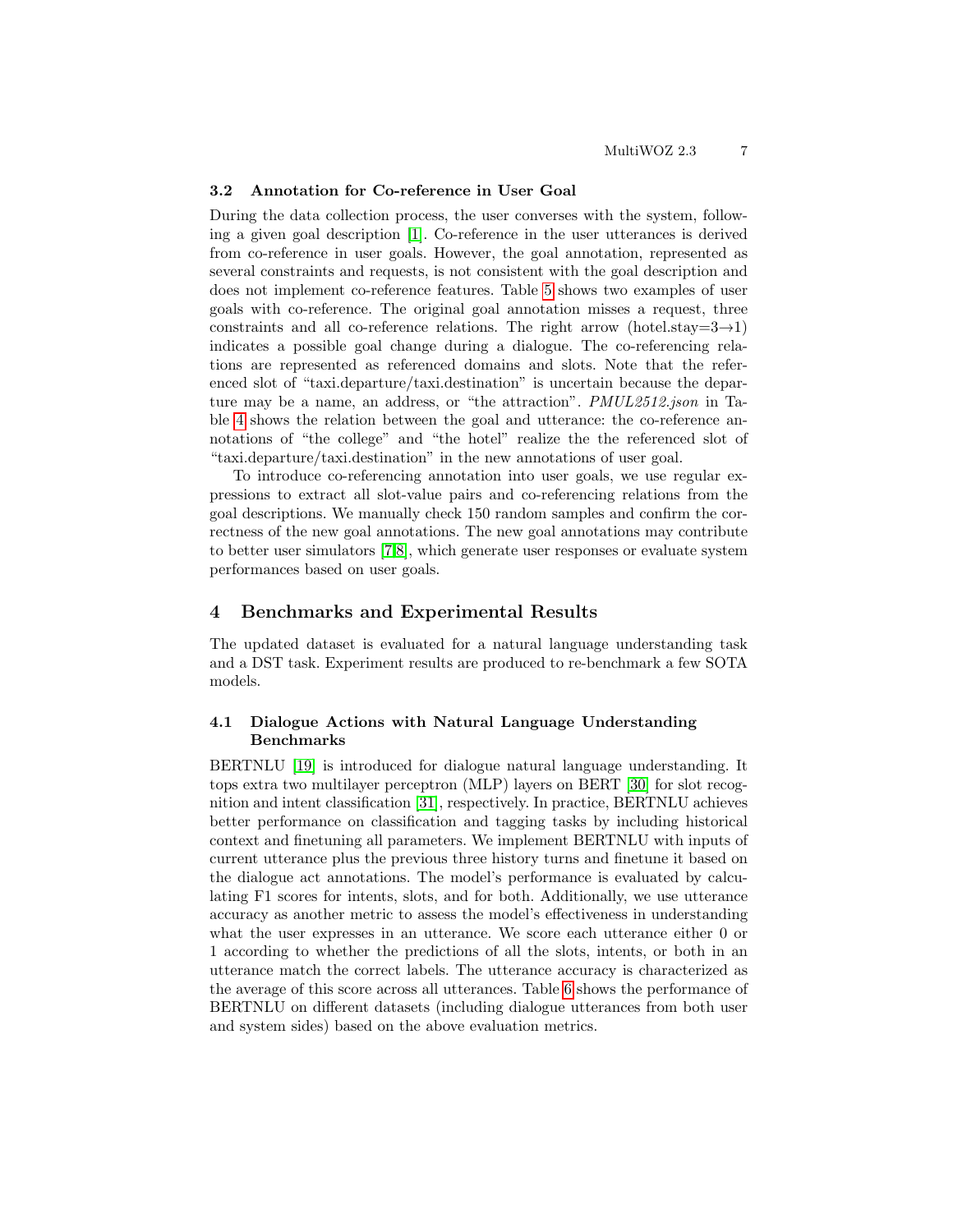<span id="page-7-0"></span>Table 6. Performance of BERTNLU on different datasets based on F1 score and utterance accuracy for slots, intents and both, respectively. Utterance accuracy is defined as the average accuracy of predicting all the slots, intents or both in an utterance correctly.

| <b>Dataset</b> |                   | $ F1(Slot/Intent/Both) Utter. Acc.(Slot/Intent/Both) $ |
|----------------|-------------------|--------------------------------------------------------|
| MultiWOZ 2.1   | 81.18/88.34/83.77 | 81.89/86.23/71.68                                      |
| MultiWOZ 2.2   | 80.61/88.34/83.41 | 81.94/86.41/71.85                                      |
| MultiWOZ 2.3   | 89.03/90.73/89.65 | 87.33/88.56/78.33                                      |

<span id="page-7-2"></span>Table 7. Joint goal accuracy of SUMBT and TRADE over different versions of dataset. MultiWOZ-coref refers to the dataset with co-reference applied.  $\blacklozenge$  means the accuracy scores are adopted from the published papers.

| Dataset        | $ {\rm SUMBT TRADE} $ |          |
|----------------|-----------------------|----------|
| MultiWOZ 2.0   | $46.6\%$              | $48.6\%$ |
| MultiWOZ 2.1   | 49.2%                 | 45.6%    |
| MultiWOZ 2.2   | 49.7%                 | 46.6%    |
| MultiWOZ 2.3   | 52.9%                 | $49.2\%$ |
| MultiWOZ-coref | $54.6\%$              | 49.9%    |

### 4.2 Dialogue State Tracking Benchmarks

Multiple neural network-based models have been proposed to improve joint goal accuracy of dialogue state tracking tasks<sup>[7](#page-7-1)</sup>. Existing belief state trackers could be roughly divided into two classes: span-based and candidate-based. The former approach [\[10](#page-10-5)[,22,](#page-11-5)[24\]](#page-11-7) directly extracts slot values from dialogue history, while the latter approach [\[21\]](#page-11-4) is to perform classification on candidate values, assuming all candidate values are included in the predefined ontology. To evaluate our updated dataset for DST task, we run experiments on TRADE [\[21\]](#page-11-4) and SUMBT [\[22\]](#page-11-5).

SUMBT uses a multi-head attention mechanism to capture relations between domain-slot types and slot values presented in the utterances. The attended context words are collected as slot values for corresponding slots. TRADE uses a pointer to differentiate, for a particular domain-slot, whether the slot value is from the given utterance or the predefined vocabulary. Both models perform predictions slot by slot and treat all slots equally.

Following the convention in dialogue state tracking task, joint goal accuracy is used to evaluate the models' performances for different datasets. The models also experiment with co-referencing enhanced datasets. Table [7](#page-7-2) summarizes the joint goal accuracy of the two models using different datasets.

<span id="page-7-1"></span><sup>7</sup> Full benchmarks with various models are available in Appendix [E.](#page-14-0)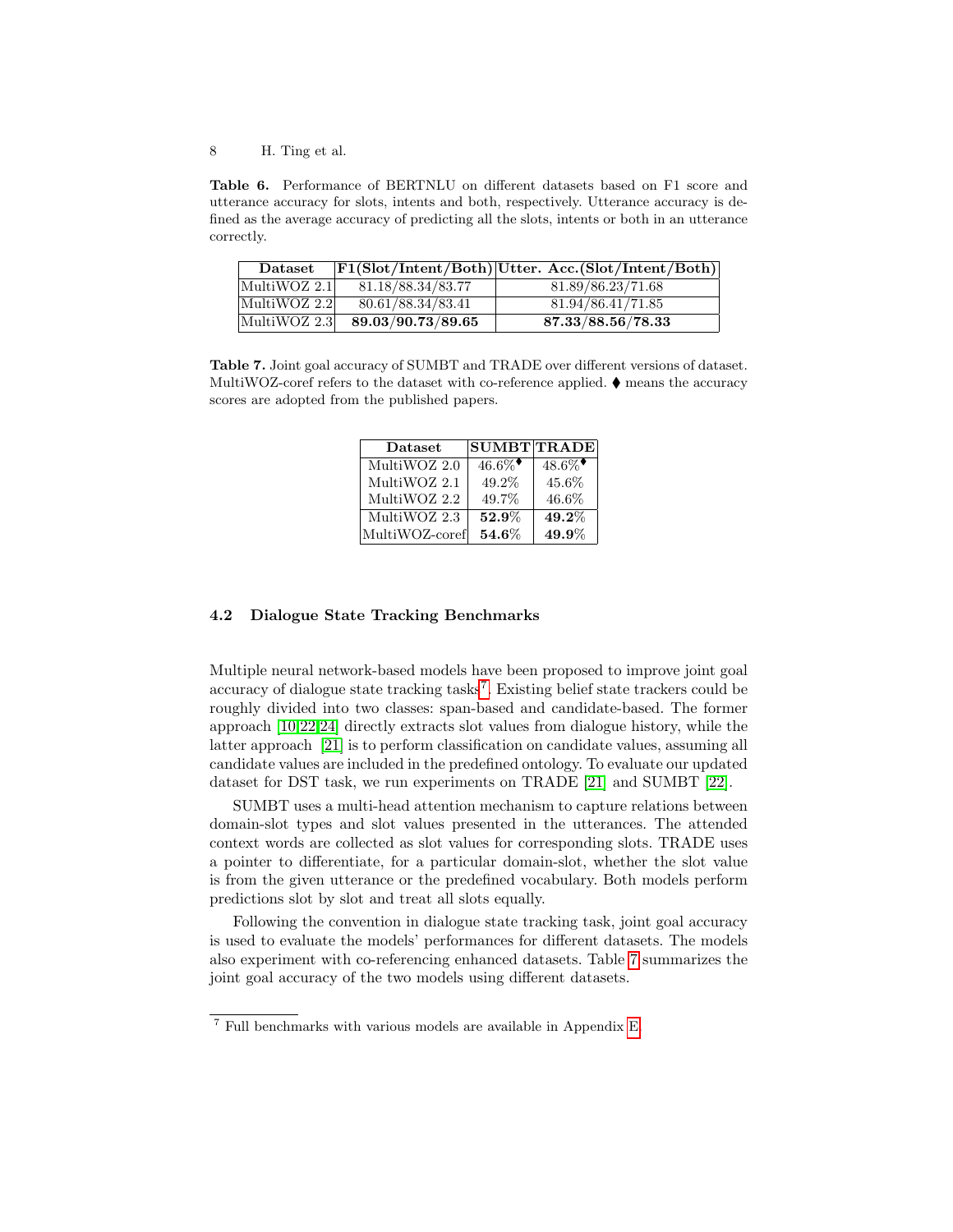

<span id="page-8-0"></span>Fig. 1. Pairwise comparison between two datasets in terms of the number of higher accuracy slots. In total, there are 30 valid slots in the DST task. The number on top of each bar indicates the number of winning slots in comparison.

<span id="page-8-1"></span>Table 8. Classification on slot gate for TRADE using different datasets. "Pointer", "dontcare" and "none" are three different slot gate classes. Precision, recall, and F1 score are used as metrics to evaluate among all datasets.

| <b>Dataset</b> |                                               | $\boxed{\text{Pointer}(P/R/F1)   \text{Dontcare}(P/R/F1)   \text{None}(P/R/F1)}$ |                   |
|----------------|-----------------------------------------------|----------------------------------------------------------------------------------|-------------------|
|                | $\text{MultiWOZ } 2.1 \mid 94.97/93.75/94.35$ | 58.73/32.51/41.85                                                                | 98.25/98.82/98.53 |
|                | MultiWOZ 2.2 94.22/94.42/94.32                | 60.21/34.60/43.91                                                                | 98.42/98.64/98.53 |
|                |                                               | MultiWOZ 2.3 96.41/96.15/96.28 67.80/41.62/51.58 98.79/99.11/98.95               |                   |

#### 4.3 Experimental Analysis

As shown in Tables [6](#page-7-0) and [7,](#page-7-2) substantial performance increases are achieved with the enhanced datasets compared to the previous datasets. BERTNLU trained using our dataset outperforms others with a margin of 5% improvement on both metric of F1-score and utterance accuracy. In the task of DST, models trained using our datasets also show superiority to those trained with the previous version MultiWOZ. By applying co-referencing features to dialogue state tracking, the joint goal accuracy is improved to approximately 55% using SUMBT.

### 5 Discussion

Note that SUMBT initially focused on MultiWOZ 2.0. Fixing dialogue states leads to enhanced data quality in MultiWOZ 2.1. This study adopts a rule-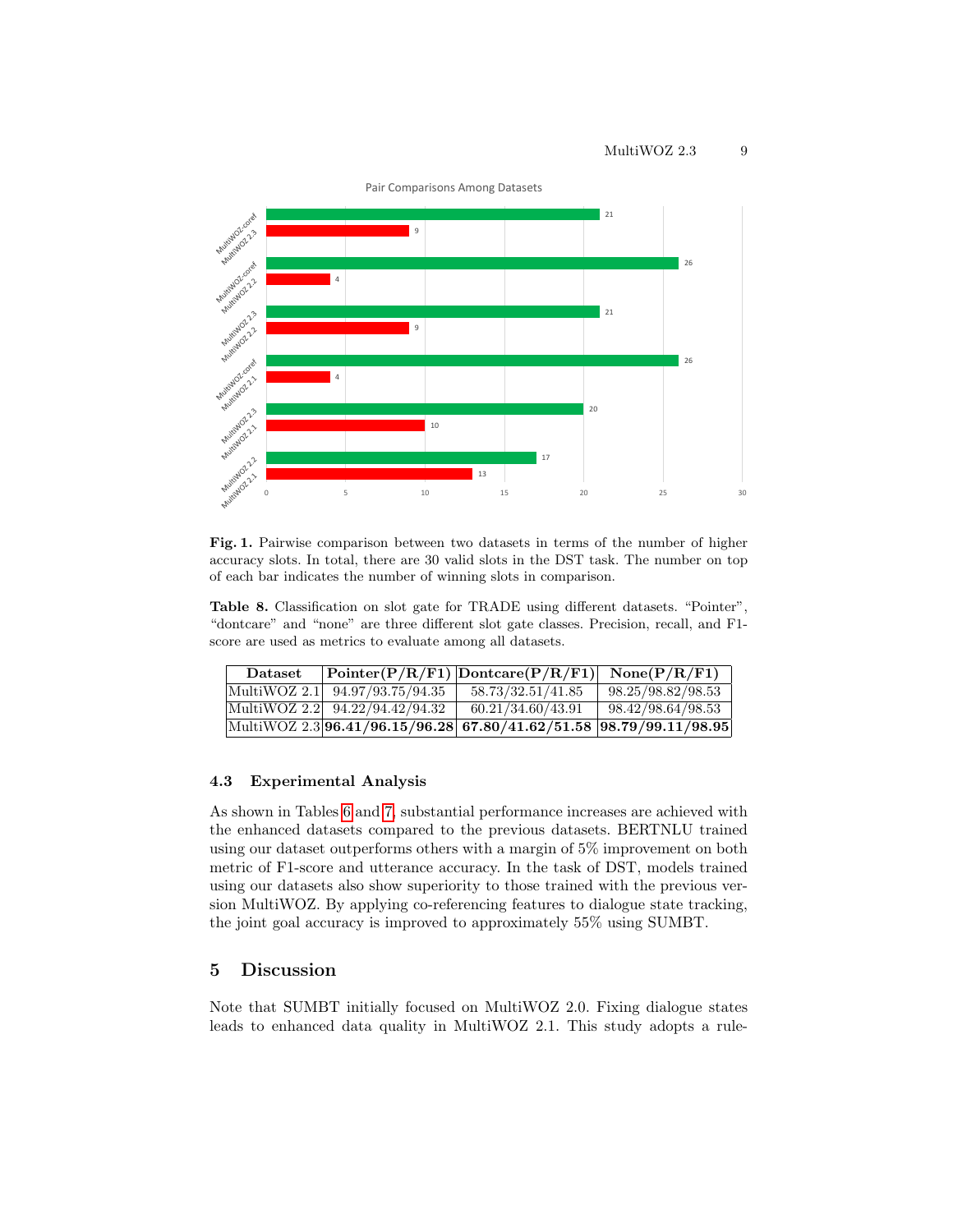based method to correct the identified errors in MultiWOZ 2.1 further. With a customized pre-process script<sup>[8](#page-9-0)</sup> for SUMBT, the joint goal accuracy can reach 54.54% for MultiWOZ 2.3 and 56.09% for MultiWOZ-coref, respectively. Since multiple slot values are allowed for MultiWOZ 2.2, it is not practical to identify errors in the dialogue states. We do not base this study on MultiWOZ 2.2 at this stage. Figure [1](#page-8-0) shows pairwise comparisons between two datasets on the benchmarked scores. Our dataset (MultiWOZ 2.3) tops all the scores compared to previously updated datasets in all MultiWOZ specified slots. Details of slot accuracies are presented in Appendix [G.](#page-16-0) Our dataset achieves the best performance for 17 out of all 30 slots. The performance is further enhanced with the co-reference version (24 out of all 30).

Table [8](#page-8-1) shows precision, recall, and F1-score of slot gate classifications in the TRADE model across different datasets. For the three different classes, our dataset achieves top performances. As a result of the carefully designed error correction<sup>[9](#page-9-1)</sup>, our dataset outperforms others by at least  $9\%$  in all metrics for the "dontcare" gate.

Based on the contexts presented in utterances, we have fixed the dialogue acts and removed the inconsistency between dialogue acts and states. Span indices in the dialogue acts are further fixed with co-reference information introduced. By closely aligning the annotations to corresponding utterances mentioned above, we remove the inconsistency introduced by annotating a Wizard-Of-Oz dataset. Human evaluations by three volunteers on randomly sampled ten dialogues from both datasets are summarized in Table [9.](#page-9-2) The reported evaluation results further verify the qualify of MultiWOZ 2.3.

<span id="page-9-2"></span>Table 9. Scores of human evaluation on ten dialogues of the two datasets. 10 is given as an initial score for each turn. Any unnecessary, incorrect or missing annotations of dialogue acts or dialogue states lead to loss of 1 point. The final score of a dialogue is averaged across all turns.

|                 |    | Dialogue ID $\#$ of Turns MultiWOZ 2.1 MultiWOZ 2.3 |       |
|-----------------|----|-----------------------------------------------------|-------|
| MUL2261         | 16 | 9.23                                                | 9.96  |
| <b>MUL0784</b>  | 24 | 9.35                                                | 9.94  |
| PMUL2512        | 20 | 9.23                                                | 10.00 |
| <b>MUL2694</b>  | 20 | 8.85                                                | 9.83  |
| <b>PMUL4510</b> | 26 | 9.48                                                | 9.92  |
| <b>MUL1313</b>  | 16 | 9.47                                                | 10.00 |
| <b>MUL0859</b>  | 12 | 9.23                                                | 9.83  |
| MUL0195         | 20 | 9.16                                                | 9.87  |
| PMUL0449        | 18 | 9.44                                                | 9.85  |
| <b>MUL0966</b>  | 22 | 9.28                                                | 9.82  |

<span id="page-9-0"></span><sup>8</sup> Scores shown in Table [7](#page-7-2) are achieved by using pre-process scripts provided by SUMBT and TRADE.

<span id="page-9-1"></span><sup>9</sup> Details of correction are shown in Appendix [F.](#page-15-0)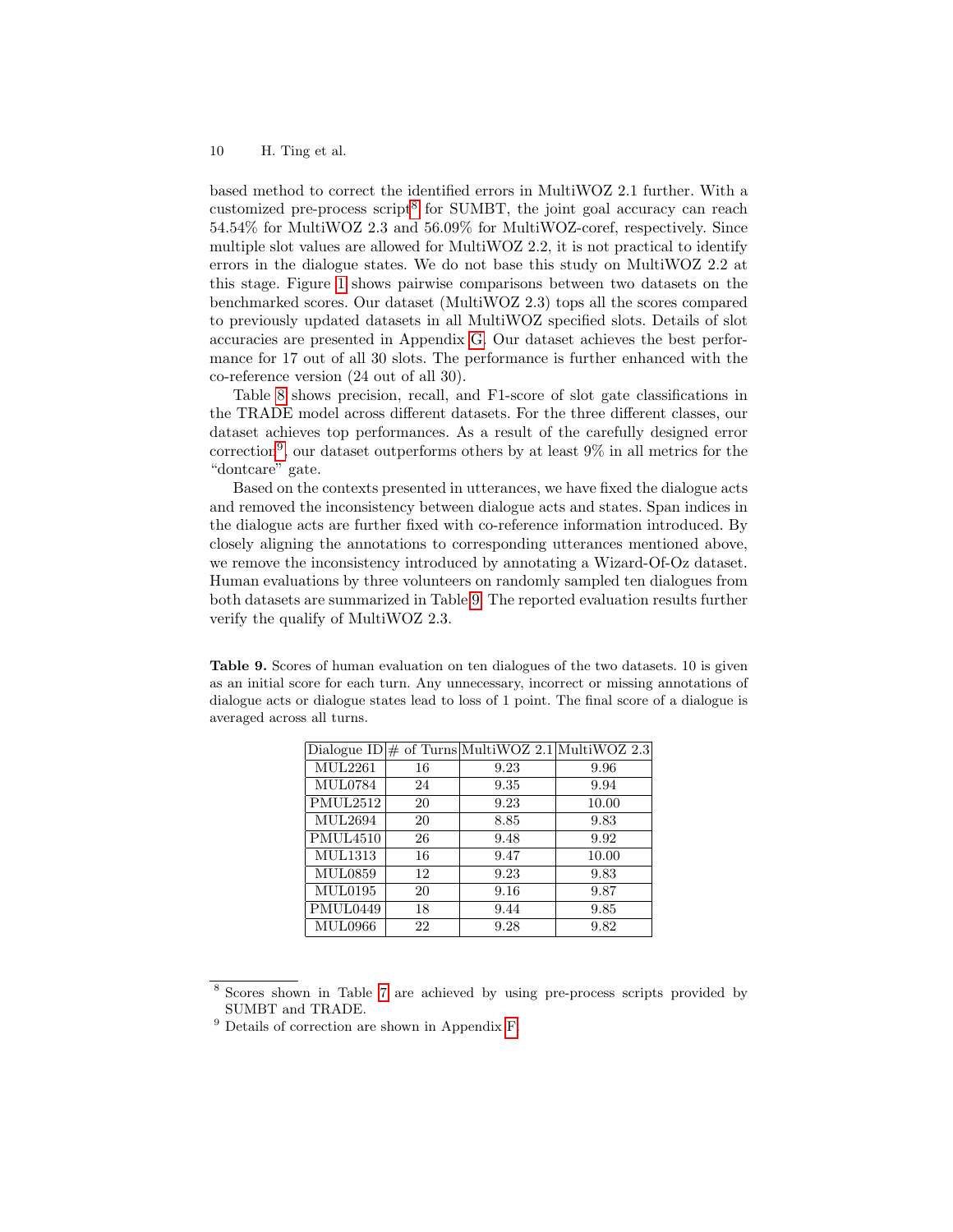### 6 Conclusion

MultiWOZ datasets (2.0-2.2) are widely used in dialogue state tracking and other dialogue related subtasks. Mainly based on MultiWOZ 2.1, we publish a refined version, named MultiWOZ 2.3. After correcting annotations for dialogue acts and dialogue states, we introduce co-reference annotations, which supports future research to consider discourse analysis in building task-oriented dialogue systems. We re-benchmark the refined dataset using some competitive models. The experimental results show significant improvements for the associated scores, verifying the utility of this dataset. We hope to attract more alike research works to improve the quality of MultiWOZ datasets further.

### References

- <span id="page-10-0"></span>1. Budzianowski, P., Wen, T. H., Tseng, B. H., Casanueva, I., Ultes, S., Ramadan, O., & Gašić, M.: MultiWOZ-A Large-Scale Multi-Domain Wizard-of-Oz Dataset for Task-Oriented Dialogue Modelling. In: EMNLP, pp. 5016-5026. Brussels (2018)
- <span id="page-10-10"></span>2. Mehri, S., Eric, M., & Hakkani-Tur, D.: DialoGLUE: A natural language understanding benchmark for task-oriented dialogue. arXiv preprint [arXiv:2009.13570](https://arxiv.org/abs/2009.13570) (2020)
- <span id="page-10-11"></span>3. Wang, Y., Guo, Y., & Zhu, S.: Slot Attention with Value Normalization for Multidomain Dialogue State Tracking. In: EMNLP, pp. 3019-3028. Online (2020, November)
- <span id="page-10-9"></span>4. Kim, S., Yang, S., Kim, G., & Lee, S. W.: Efficient Dialogue State Tracking by Selectively Overwriting Memory. In: ACL, pp. 567-582. (2020, July)
- <span id="page-10-8"></span>5. Ren, L., Ni, J., & McAuley, J.: Scalable and Accurate Dialogue State Tracking via Hierarchical Sequence Generation. In: EMNLP-IJCNLP, pp. 1876-1885. Hong Kong (2019, November)
- <span id="page-10-2"></span>6. Takanobu, R., Zhu, H., & Huang, M.: Guided dialog policy learning: Reward estimation for multi-domain task-oriented dialog. In: EMNLP-IJCNLP, pp. 100-110. Hong Kong (2019, November)
- <span id="page-10-6"></span>7. Schatzmann, J., Thomson, B., Weilhammer, K., Ye, H., & Young, S.: Agenda-based user simulation for bootstrapping a POMDP dialogue system. In: NAACL-HLT, Companion Volume, pp. 149-152. Rochester (2007, April)
- <span id="page-10-7"></span>8. Gür, I., Hakkani-Tür, D., Tür, G., & Shah, P.: User modeling for task oriented dialogues. In: IEEE-SLT, pp. 900-906. Athens (2018, December)
- <span id="page-10-4"></span>9. Chen, W., Chen, J., Qin, P., Yan, X., & Wang, W. Y.: Semantically Conditioned Dialog Response Generation via Hierarchical Disentangled Self-Attention. In: ACL, pp. 3696-3709. Florence (2019, July)
- <span id="page-10-5"></span>10. Zhang, J. G., Hashimoto, K., Wu, C. S., Wan, Y., Yu, P. S., Socher, R., & Xiong, C.: Find or classify? dual strategy for slot-value predictions on multi-domain dialog state tracking. arXiv preprint [arXiv:1910.03544.](https://arxiv.org/abs/1910.03544) (2019)
- <span id="page-10-3"></span>11. Zhao, T., Xie, K., & Eskenazi, M.: Rethinking Action Spaces for Reinforcement Learning in End-to-end Dialog Agents with Latent Variable Models. In: NAACL-HLT, Volume 1 (Long and Short Papers), pp. 1208-1218. Minneapolis (2019, June)
- <span id="page-10-1"></span>12. Rastogi, A., Zang, X., Sunkara, S., Gupta, R., & Khaitan, P.: Towards Scalable Multi-Domain Conversational Agents: The Schema-Guided Dialogue Dataset. In: AAAI, pp. 8689-8696. New York (2020, April)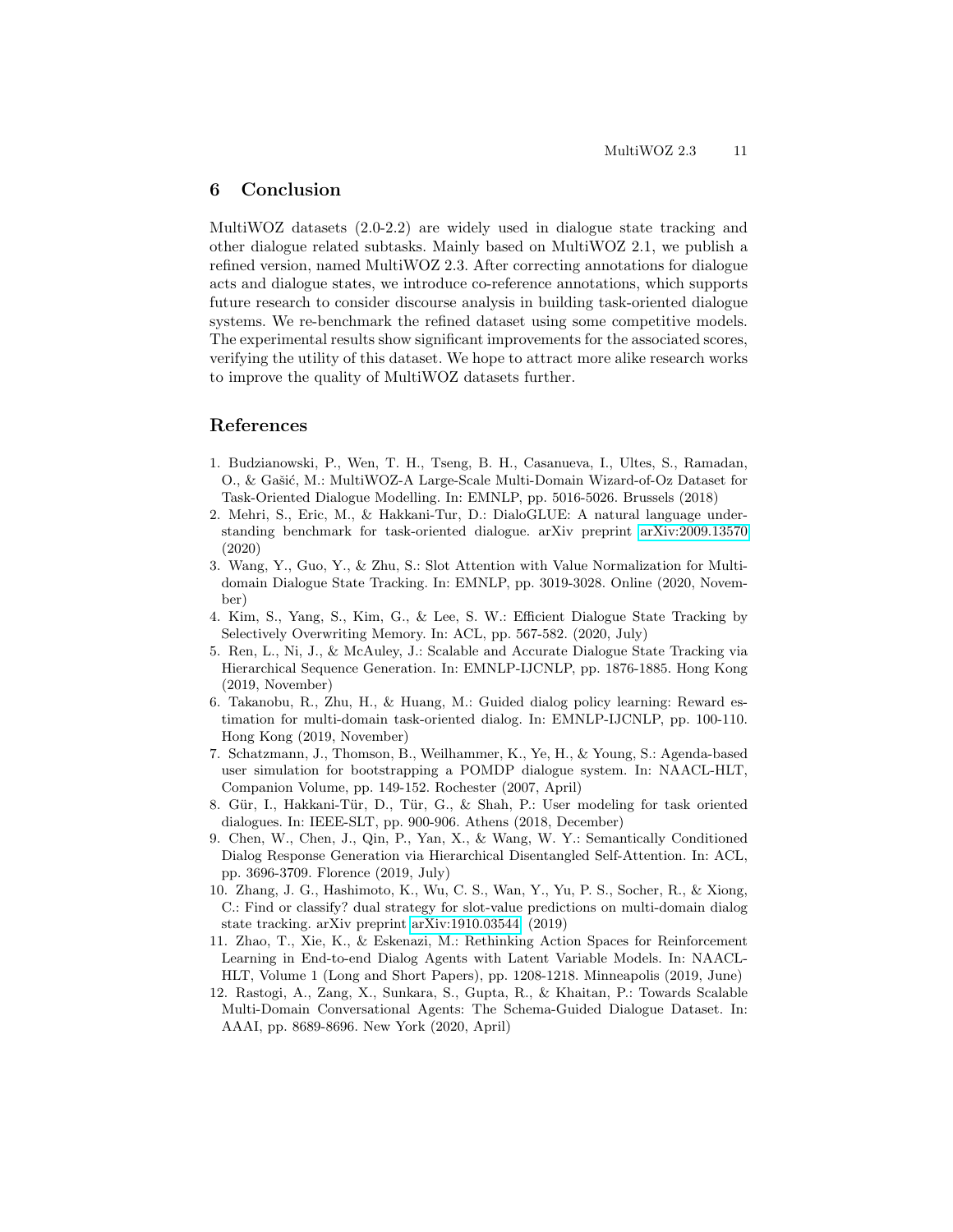- 12 H. Ting et al.
- <span id="page-11-0"></span>13. Wen, T. H., Vandyke, D., Mrkšíc, N., Gašíc, M., Rojas-Barahona, L. M., Su, P. H., ... & Young, S.: A network-based end-to-end trainable task-oriented dialogue system. In: EACL, pp. 438-449. Valencia (2017, January)
- <span id="page-11-1"></span>14. Williams, J., Raux, A., Ramachandran, D., & Black, A.: The dialog state tracking challenge. In: SIGDIAL, pp. 404-413. Metz (2013)
- <span id="page-11-2"></span>15. Henderson, M., Thomson, B., & Williams, J. D.: The Second Dialog State Tracking Challenge. In: SIGDIAL, pp. 263-272. Philadelphia (2014)
- <span id="page-11-8"></span>16. Eric, M., Goel, R., Paul, S., Sethi, A., Agarwal, S., Gao, S., ... & Hakkani-Tur, D.: MultiWOZ 2.1: A Consolidated Multi-Domain Dialogue Dataset with State Corrections and State Tracking Baselines. In: LREC, pp. 422-428. Marseille (2020)
- <span id="page-11-3"></span>17. Zhu, Q., Huang, K., Zhang, Z., Zhu, X., & Huang, M.: CrossWOZ: A Large-Scale Chinese Cross-Domain Task-Oriented Dialogue Dataset. In: TACL, 8, pp. 281-295. (2020)
- <span id="page-11-10"></span>18. Zang, X., Rastogi, A., Sunkara, S., Gupta, R., Zhang, J., & Chen, J.: MultiWOZ 2.2: A Dialogue Dataset with Additional Annotation Corrections and State Tracking Baselines. In: ACL pp. 109-117. Online (2020)
- <span id="page-11-12"></span>19. Zhu, Q., Zhang, Z., Fang, Y., Li, X., Takanobu, R., Li, J., ... & Huang, M.: ConvLab-2: An Open-Source Toolkit for Building, Evaluating, and Diagnosing Dialogue Systems. In: ACL, System Demonstrations pp. 142-149. (2020, July)
- <span id="page-11-11"></span>20. Gao, S., Sethi, A., Agarwal, S., Chung, T., Hakkani-Tur, D., & AI, A. A.: Dialog State Tracking: A Neural Reading Comprehension Approach. In: SIGDIAL, pp. 264- 273. Stockholm (2019)
- <span id="page-11-4"></span>21. Wu, C. S., Madotto, A., Hosseini-Asl, E., Xiong, C., Socher, R., & Fung, P.: Transferable Multi-Domain State Generator for Task-Oriented Dialogue Systems. In: ACL, pp. 808-819. Florence (2019, July)
- <span id="page-11-5"></span>22. Lee, H., Lee, J., & Kim, T. Y.: SUMBT: Slot-Utterance Matching for Universal and Scalable Belief Tracking. In: ACL, pp. 5478-5483. Florence (2019, July)
- <span id="page-11-6"></span>23. Zhou, L., & Small, K.: Multi-domain dialogue state tracking as dynamic knowledge graph enhanced question answering. arXiv preprint [arXiv:1911.06192.](https://arxiv.org/abs/1911.06192) (2019)
- <span id="page-11-7"></span>24. Heck, M., van Niekerk, C., Lubis, N., Geishauser, C., Lin, H. C., Moresi, M., & Gasic, M.: TripPy: A Triple Copy Strategy for Value Independent Neural Dialog State Tracking. In: SIGDIAL, pp. 35-44. (2020, July)
- <span id="page-11-15"></span>25. Pan, Z., Bai, K., Wang, Y., Zhou, L., & Liu, X.: Improving open-domain dialogue systems via multi-turn incomplete utterance restoration. In: EMNLP-IJCNLP, pp. 1824-1833. Hong Kong (2019, November)
- <span id="page-11-14"></span>26. Quan, J., Xiong, D., Webber, B., & Hu, C.: GECOR: An End-to-End Generative Ellipsis and Co-reference Resolution Model for Task-Oriented Dialogue. In: EMNLP-IJCNLP, pp. 4539-4549. Hong Kong (2019, November)
- <span id="page-11-16"></span>27. Su, H., Shen, X., Zhang, R., Sun, F., Hu, P., Niu, C., & Zhou, J.: Improving Multiturn Dialogue Modelling with Utterance ReWriter. In: ACL, pp. 22-31. Florence (2019, July)
- <span id="page-11-13"></span>28. Ferreira Cruz, A., Rocha, G., & Lopes Cardoso, H.: Coreference Resolution: Toward End-to-End and Cross-Lingual Systems. In: Information, 11(2), pp. 2078-2489. (2020)
- <span id="page-11-9"></span>29. Lee, S., Zhu, Q., Takanobu, R., Zhang, Z., Zhang, Y., Li, X., ... & Gao, J.: ConvLab: Multi-Domain End-to-End Dialog System Platform. In: ACL, pp. 64-69. Florence (2019, July)
- <span id="page-11-17"></span>30. Devlin, J., Chang, M. W., Lee, K., & Toutanova, K.: BERT: Pre-training of Deep Bidirectional Transformers for Language Understanding. In: NAACL-HLT, Volume 1 (Long and Short Papers), pp. 4171-4186. Minneapolis (2019, June)
- <span id="page-11-18"></span>31. Chen, Q., Zhuo, Z., & Wang, W.: Bert for joint intent classification and slot filling. arXiv preprint [arXiv:1902.10909.](https://arxiv.org/abs/1902.10909) (2019)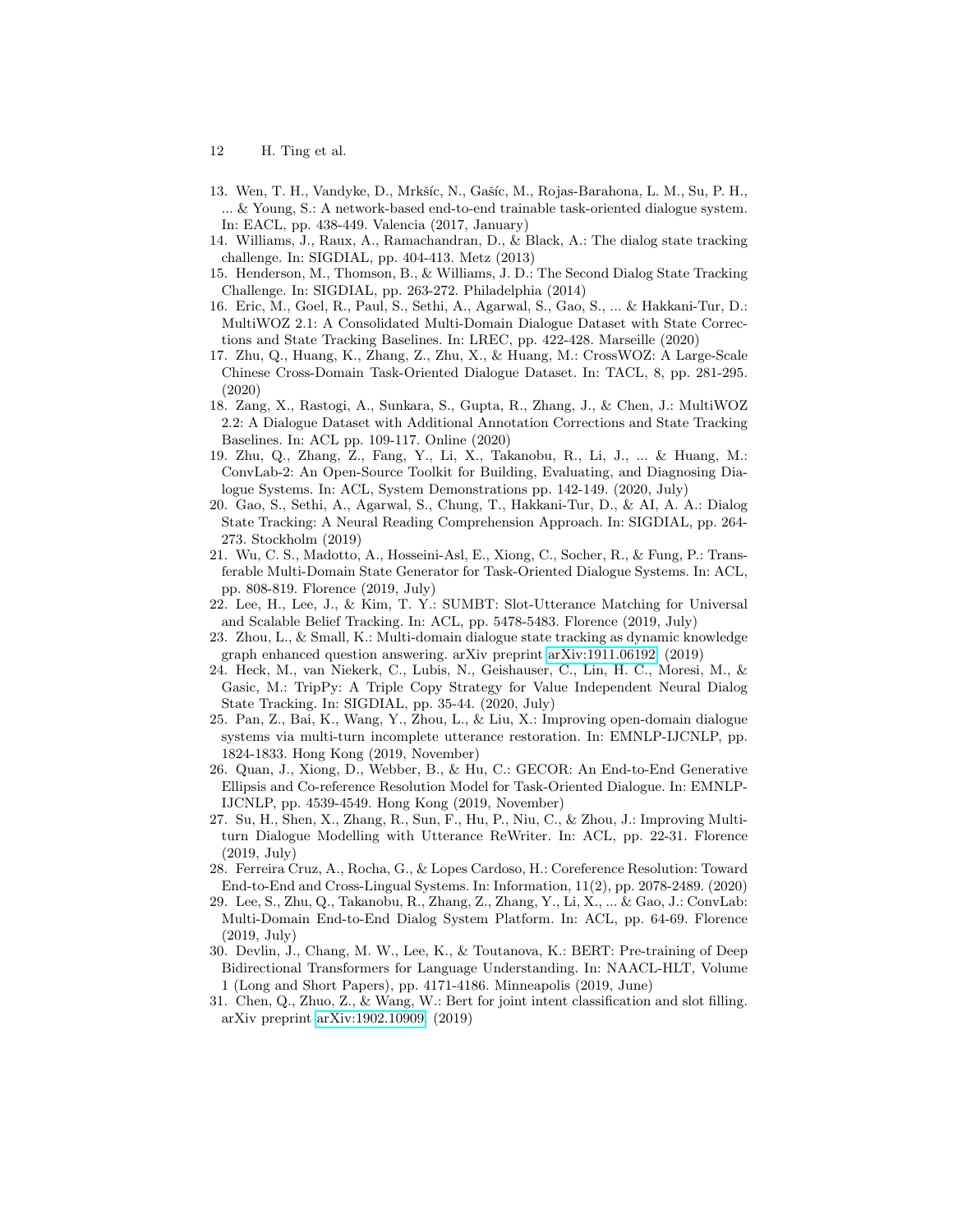### <span id="page-12-0"></span>A Correction ratio

<span id="page-12-2"></span>Table 1. Percentage of slots' values changed in MultiWOZ 2.3 and MultiWOZ2.1, respectively, for "metadata" annotations. "Value Filled" stands for a value-filled from null, "none" or "not mentioned". "Value Removed" means a slot value is changed to "not mentioned" or null. "Value dontcare" stands for slot values filled with "dontcare".

| <b>Fixing Type</b> | Count            | $\vert$ Ratio $\vert$ |
|--------------------|------------------|-----------------------|
| No Change          | 2,476,666 98.68% |                       |
| Value Filled       | 20,639           | $0.82\%$              |
| Value Changed      | 11,649           | 0.46%                 |
| Value Removed      | 221              | 0.01%                 |
| Value dontcare     | 563              | 0.02%                 |

Table [1](#page-12-2) shows statistics on the type of corrections we have made on the "metadata" annotations. Note that "dontcare" value is singled out during repairing since it is a significant factor (Table [8\)](#page-8-1) on slot gate classifications in the TRADE model [\[21\]](#page-11-4).

### <span id="page-12-1"></span>B Inconsistency



Fig. 1. Examples of inconsistent tracking on dialogue states of two different dialogues in similar scenarios from MultiWOZ 2.1. In the left column, dialogue  $MUL1418$ .json updates slot r-name with "prezzo" recommended by the system. However, for dialogue  $MUL1455$ .json in the right column, the value of slot r-name is remained as "not mentioned" even though "golden wok" is recommended by the system. "r" in the light green rectangle is an abbreviation for "restaurant".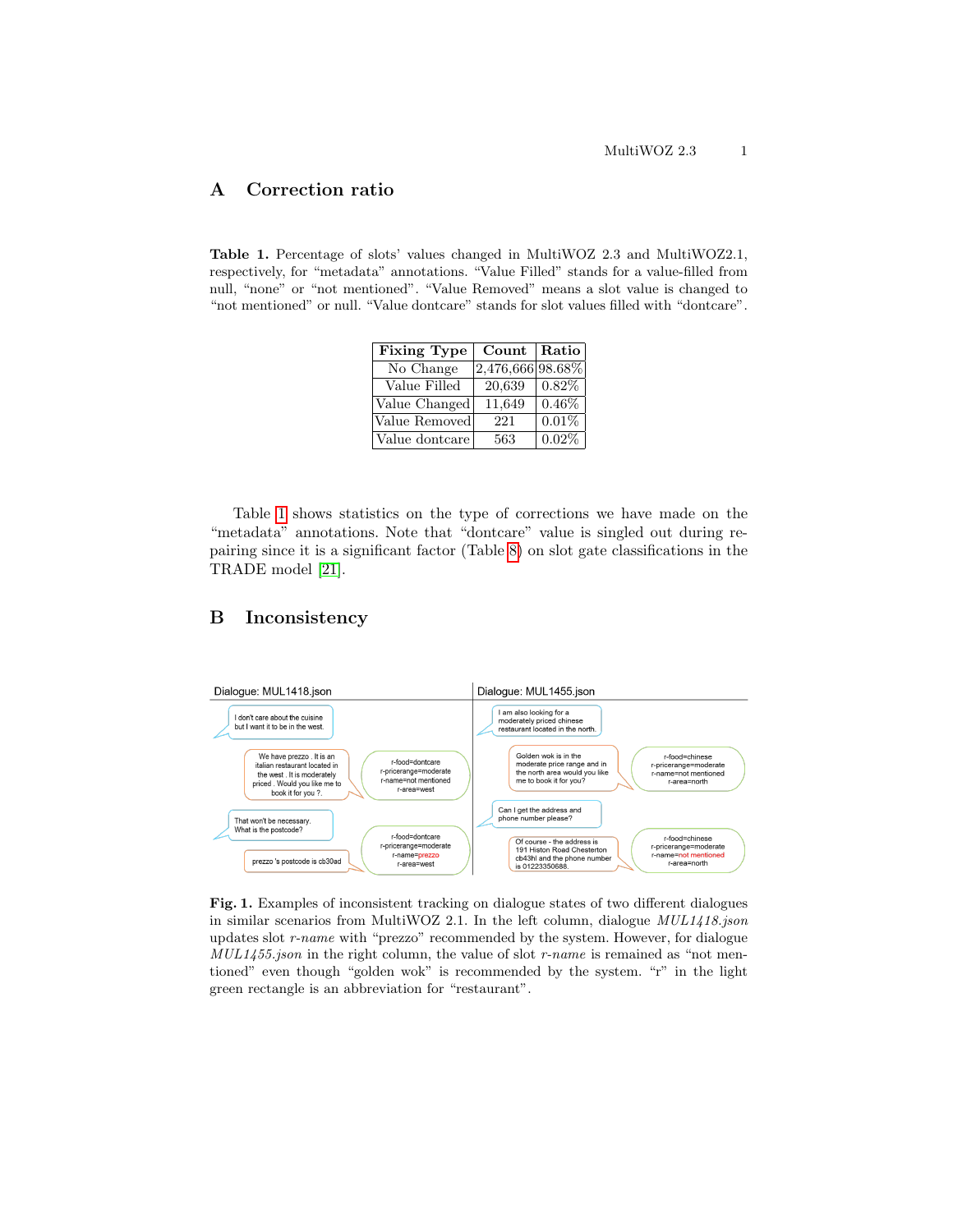### <span id="page-13-1"></span>C Co-reference ratio

<span id="page-13-0"></span>Table 2. Statistics of co-reference annotations. H/R/A/T represent "Hotel", "Restaurant", "Attraction" and "Train", respectively.

| Slot                     | Count Ratio |         |
|--------------------------|-------------|---------|
| Taxi.Depart              | 844         | 24.82\% |
| $H/R/A.A$ rea            | 786         | 23.12%  |
| Taxi.Dest                | 706         | 20.76%  |
| H/R/A/T.Day              | 409         | 12.03%  |
| $\overline{H/R}$ . Price | 354         | 10.41%  |
| $H/R/T$ . People         | 201         | 5.91%   |
| Taxi.Arrive              | 92          | 2.71%   |

Table [2](#page-13-0) shows the statistics of the amount of "coreference" annotations for each slot type. We can see the most common co-referencing relationship is from "Taxi-Dest/Depart" and "xxx-Area", followed by "Day", "Price", "People" and "Arrive".

## <span id="page-13-2"></span>D Coreference sample

| PMUL4852.json                                                         |
|-----------------------------------------------------------------------|
| $\sqrt{10}$ :                                                         |
| text: "That sounds wonderful ! Is it in the same area as the hotel ?" |
| metadata: $\{\}$                                                      |
| $\blacktriangleright$ dialog act:                                     |
| ▶ span info: $\int$ 1 item                                            |
| v coreference:                                                        |
| v Hotel-Inform: [] 1 item                                             |
| $\sqrt{0}:$ [] 5 items                                                |
| 0: "Area"                                                             |
| 1: "same area"                                                        |
| 2: "center"                                                           |
| 3:4                                                                   |
| 4: "12-12"                                                            |
| turn id: 10                                                           |

<span id="page-13-3"></span>Fig. 2. Example of a co-referencing annotation. If the current turn involves more than one co-referencing relationships, all annotations will be gathered under the "coreference" key. The number "10" at the top left corner indicates the "turn id" of dialogue PMUL4852.json.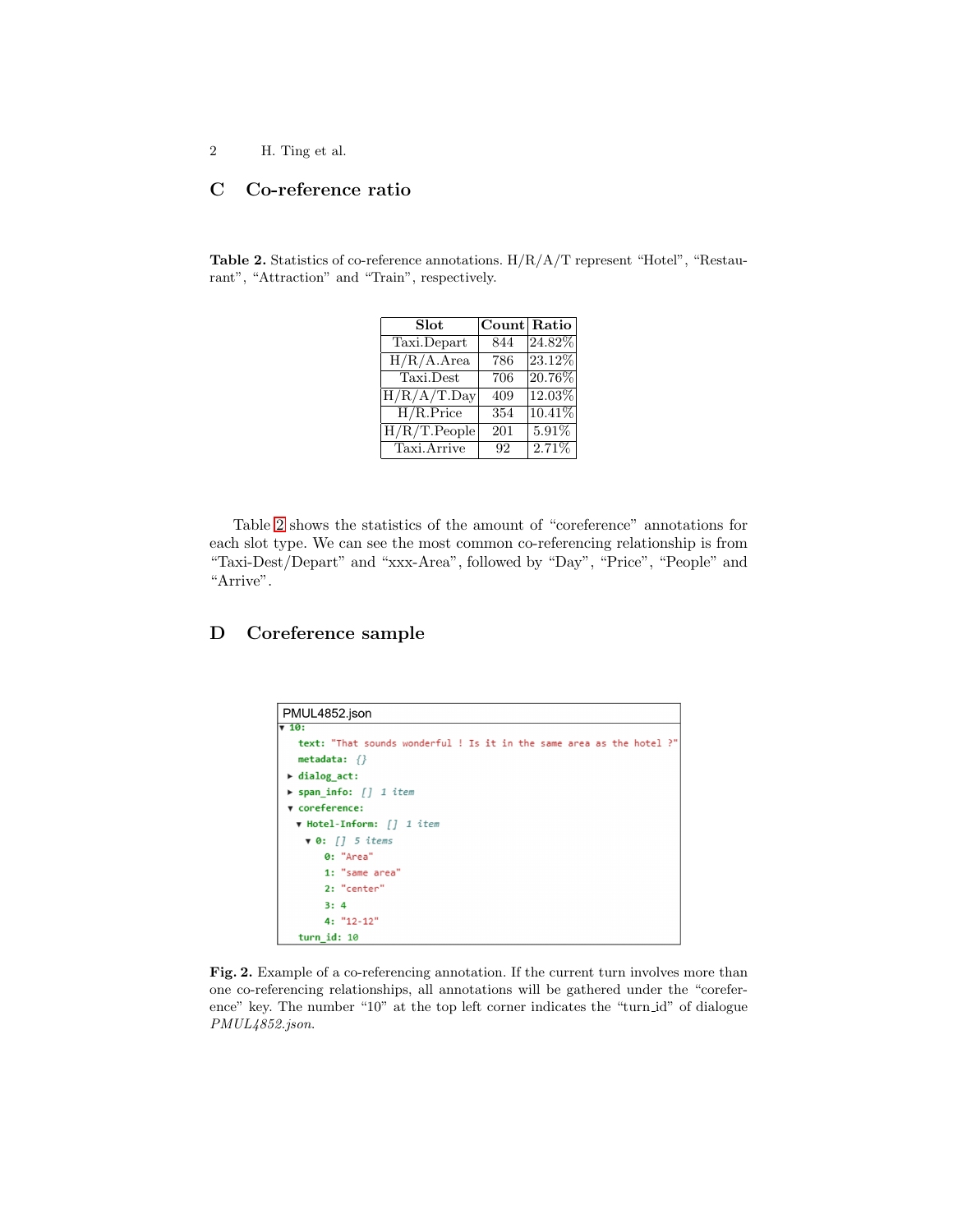The annotation takes a "Domain-Intent" format, including five parts: slot name, slot value in the current turn, referred value, referred turn id, and spans of referred value in the referred turn. Figure [2](#page-13-3) depicts an example of "coreference" annotation and the corresponding values for the five parts are "Area", "same area", "center", "4", "12-12" under "Hotel-Inform"

### <span id="page-14-0"></span>E Dialogue State Tracking benchmarks

<span id="page-14-1"></span>Table 3. Joint goal accuracies for different dialogue state tracking models on the MultiWOZ 2.1 and MultiWOZ-coref. We notice our work is cocurrent with MultiWOZ 2.2. However, we mainly base our refinement on MultiWOZ 2.1 and many models do not report joint goal accuracies on MultiWOZ 2.2. Therefore, MultiWOZ 2.2 is excluded from comparison.

| Models                           |       | MultiWOZ 2.1 MultiWOZ 2.3 |
|----------------------------------|-------|---------------------------|
| TRADE <sup>[21]</sup>            | 45.6% | 49.2%                     |
| $\overline{\mathrm{SUMBT}}$ [22] | 49.2% | 52.9%                     |
| $COMER$ [5]                      | 48.8% | 50.2%                     |
| DSTQA [23]                       | 51.2% | 51.8%                     |
| $SOM-OST[4]$                     | 53.1% | 55.5%                     |
| TripPy $[24]$                    | 55.3% | 63.0%                     |
| ConvBERT-DG-Multi [2]            | 58.7% | 67.9%                     |
| SAVN <sup>[3]</sup>              | 54.5% | 58.0%                     |

Upon code availability, we experiment MultiWOZ 2.3 on various dialogue state tracking models and Table [3](#page-14-1) shows the corresponding joint goal accuracies.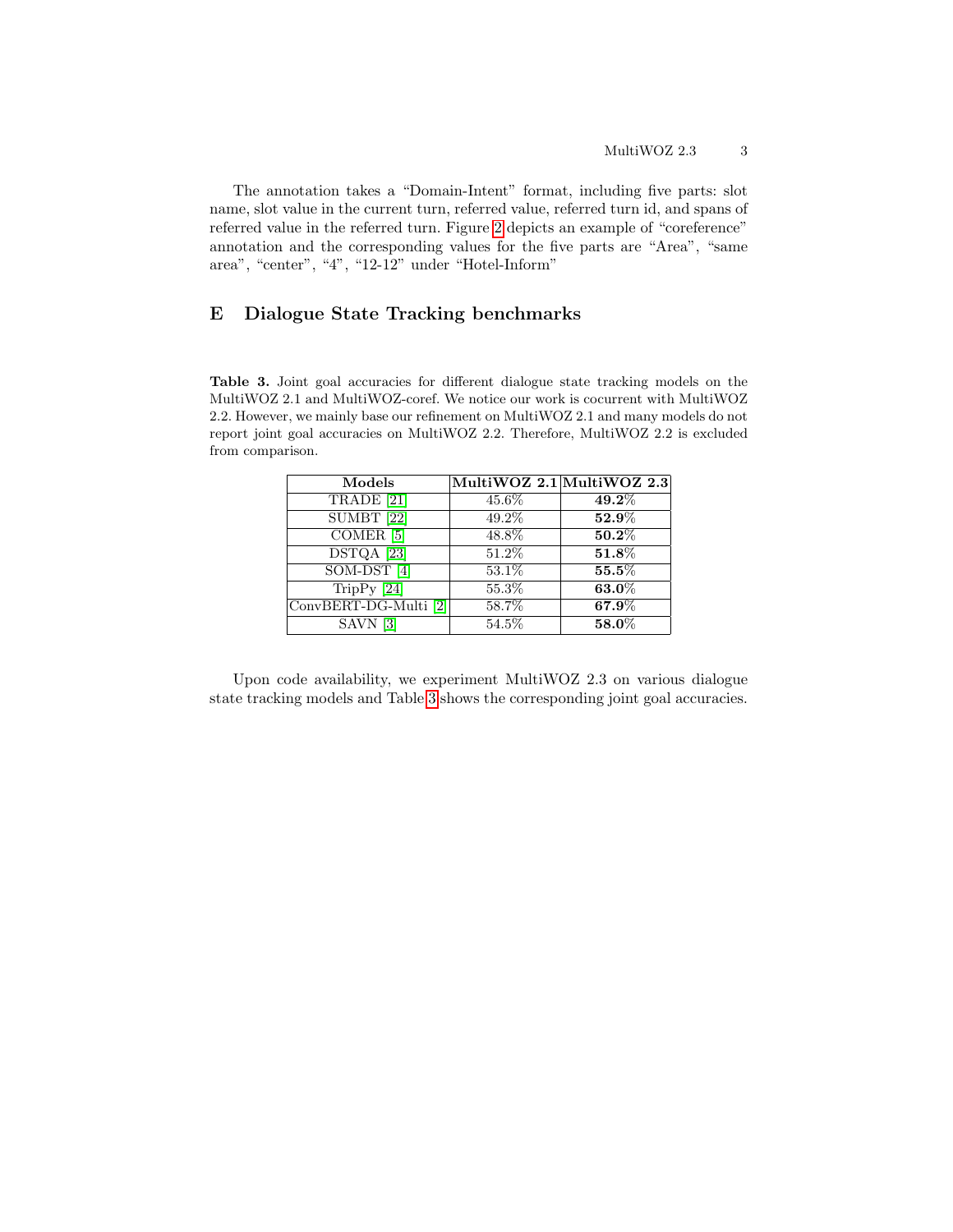# <span id="page-15-0"></span>F Value Normalization

Table 4. Value normalization rules when updating values from dialogue acts to dialogue states.

| Type         | Content                                                                               |  |  |
|--------------|---------------------------------------------------------------------------------------|--|--|
| Number       | zero': '0', 'one': '1', 'two': '2', 'three': '3', 'four': '4',                        |  |  |
|              | 'five': '5', 'six': '6', 'seven': '7', 'eight': '8', 'nine': '9',                     |  |  |
|              | 'ten': '10', 'eleven': '11', 'twelve': '12'                                           |  |  |
| Pricerange   | high end': 'expensive', 'expensively': 'expensive', 'upscale': 'expensive',           |  |  |
|              | 'inexpensive': 'cheap', 'cheaply': 'cheap', 'cheaper': 'cheap', 'cheapest': 'cheap',  |  |  |
|              | 'moderately priced': 'moderate', 'moderately': 'moderate'                             |  |  |
| dontcare     | do n't have a preference': 'dontcare', 'do not have a preference': 'dontcare',        |  |  |
|              | 'no particular': 'dontcare', 'not particular': 'dontcare', 'do not care': 'dontcare', |  |  |
|              | 'do n't care': 'dontcare', 'any': 'dontcare', 'does not matter': 'dontcare',          |  |  |
|              | 'does n't matter': 'dontcare', 'not really': 'dontcare', 'do nt care': 'dontcare',    |  |  |
|              | does n really matter': 'dontcare', 'do n't really care': 'dontcare'                   |  |  |
|              | center': 'centre', 'northern': 'north', 'northside': 'north', 'eastern': 'east',      |  |  |
| Area         | 'eastside': 'east', 'westside': 'west', 'western': 'west', 'southside': 'south',      |  |  |
|              | 'southern': 'south'                                                                   |  |  |
| Time         | Remove words as 'after', 'before' and etc., and sort to the 'hh:mm' time format.      |  |  |
|              | 'X pm' format is remained as the original.                                            |  |  |
| <b>Stars</b> | $[0-9]$ -stars, converted to $[0-9]$                                                  |  |  |
|              | Parking & Internet Free' value for parking and internet slot is converted to 'yes'    |  |  |
| Plural       | hotels': 'hotel', 'guesthouses': 'guesthouse', 'churches': 'church',                  |  |  |
|              | 'museums': 'museum', 'entertainments': 'entertainment', 'colleges': 'college',        |  |  |
|              | 'nightclubs': 'nightclub', 'swimming pools': 'swimming pool',                         |  |  |
|              | 'architectures': 'architecture', 'cinemas': 'cinema', 'boats': 'boat',                |  |  |
|              | 'boating': 'boat', 'theatres': 'theatre', 'concert halls': 'concert hall',            |  |  |
|              | 'parks': 'park', 'local sites': 'local site', 'hotspots': 'hotspot'                   |  |  |